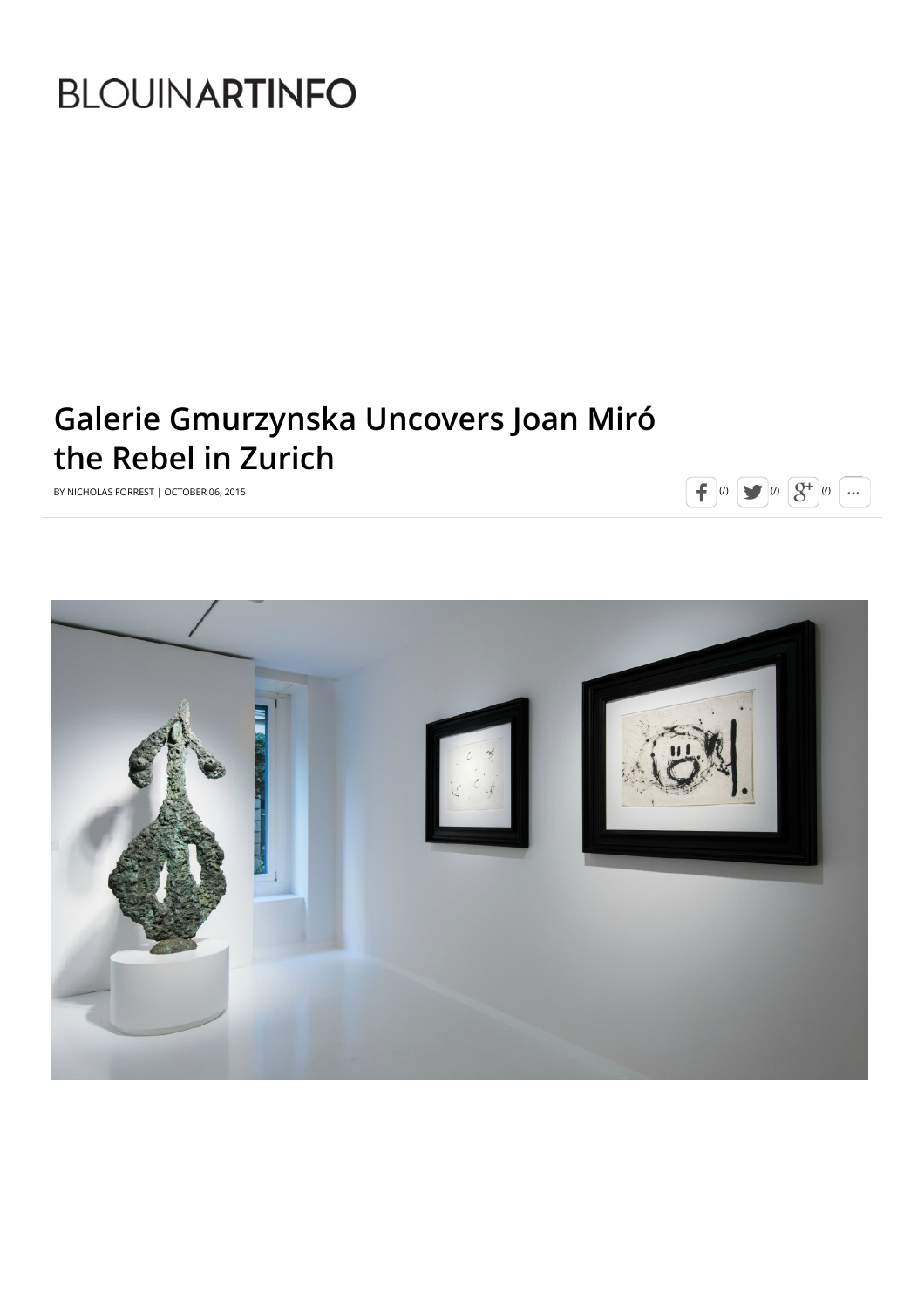Joan Miro at Galerie Gmurzynska in Zurich (Courtesy Galerie Gmurzynska)

#### **RELATED**

**ARTISTS**

**VENUES Galerie Gmurzynska gmurzynska/overview)**

(http://uk.blouinartinfo.com/galleryguide(galerie<sub>i</sub>-miro-516), in particular the radical, multifaceted Galerie Gmurzynska has marked the end of its 50th anniversary celebrations with the launch of a major exhibition showcasing the [work of \(/artists/joan-miro-516\) \(/artists/joan-miro-516\)Joan Miro](http://uk.blouinartinfo.com/artists/joan-miro-516) body of work produced by the artist in Paris, Barcelona, and Majorca during the 1920s and 1930s.

**Joan Miro [\(http://uk.blouinartinfo.com/artist/124397/overview\)](http://uk.blouinartinfo.com/artist/124397/overview)**

Highlights of the exhibition include examples of Miro's rarely seen mixed-media "Collage-Drawings" from the 1930s, a suite of large

drawings depicting biomorphic interpretations on the female figure, as well as a group of Miró's anthropomorphic bronze sculptures from the 1960s to 1970s.

> "As we celebrate the gallery's 50th anniversary, and with it our program of in depth presentations of the artists that have defined the twentieth century, who better to represent than Joan Miró," says Mathias Rastorfer, CEO + Co-Owner, Galerie Gmurzynska.

"Miró and Picasso have always been considered the quintessential Modern Masters of the 20th century. What can we therefore offer as a discovery? Unlike Picasso, the perception of Miró has always been of an artist more conservative and tame in comparison to Picasso,"

Rastorfer explains.

"Our exhibition will show Miró the rebel, the unconventional, and the inventor. Especially in the 1920s and 1930s, Miró created work that was way ahead of its time, and later inspired the Surrealist and American Pop Art."

[" \(/artists/joan-miro-516\) \(/artists/joan-miro-516\)Joan Miro \(/artists/joan-miro-516\)"](http://uk.blouinartinfo.com/artists/joan-miro-516) at Galerie Gmurzynska is co-curated by Miro's grandson, Joan Punyet Miro, who honoured the legacy of his grandfather at the opening exhibition with the presentation of a large-scale, explosive performance featuring dance, music, and pyrotechnics.

To find out more about the exhibition and his opening night performance (*click the slideshow to see images of the performance and the exhibition* [\(http://enfr.blouinartinfo.com/photo-galleries/joan-miro-at-galerie-gmurzynska-in-zurich\)\), BLOUIN ARTINFO](http://enfr.blouinartinfo.com/photo-galleries/joan-miro-at-galerie-gmurzynska-in-zurich) got in touch with Joan Punyet Miro and asked him a few questions.

#### **What is the focus of the Miro exhibition at Galerie Gmurzynska and what does it reveal about Miro and his practice?**

The focus of the Miró exhibition at Galerie Gmurzynska is to explain the evolution of his oeuvre over the years. It is a remarkable exhibition that gathers an exquisite selection of works, beginning by an outstanding Dream-painting from 1925, created at the rue Blomet under the influence of Surrealism. As we continue the visit, we can appreciate the collages from the 30's where accident, chance, intuition and poetry play a significant role. Miró also used collage to enhance the visual clash between the painted image with the illustrations from newspapers. Paintings, drawings, sculptures and tapestries establish the vertebration of the exhibition, allowing the visitor to grasp the evolution of Miró's calligraphy and plastic vocabulary during all the decades until the late 70's. This exhibition reveals that Miró never fell under the spell of conformism. Furthermore, it shows how the influence of Dada and Surrealism was always there, together with the influence from Primitive civilizations and Eastern cultures, especially the Japanese. Miró visited Japan in 1966 and 1969, and was very impressed, among other things, with the Sumi-e calligraphy of the Buddhist monks. This exhibition reveals as well that Miró's practice pushed him far beyond the plastic limitations of "peinture-peinture", taking the spectators towards a new dimension, a new realm where the unknown meets the fantastic to swim in the mysterious timelessness of our subconscious.